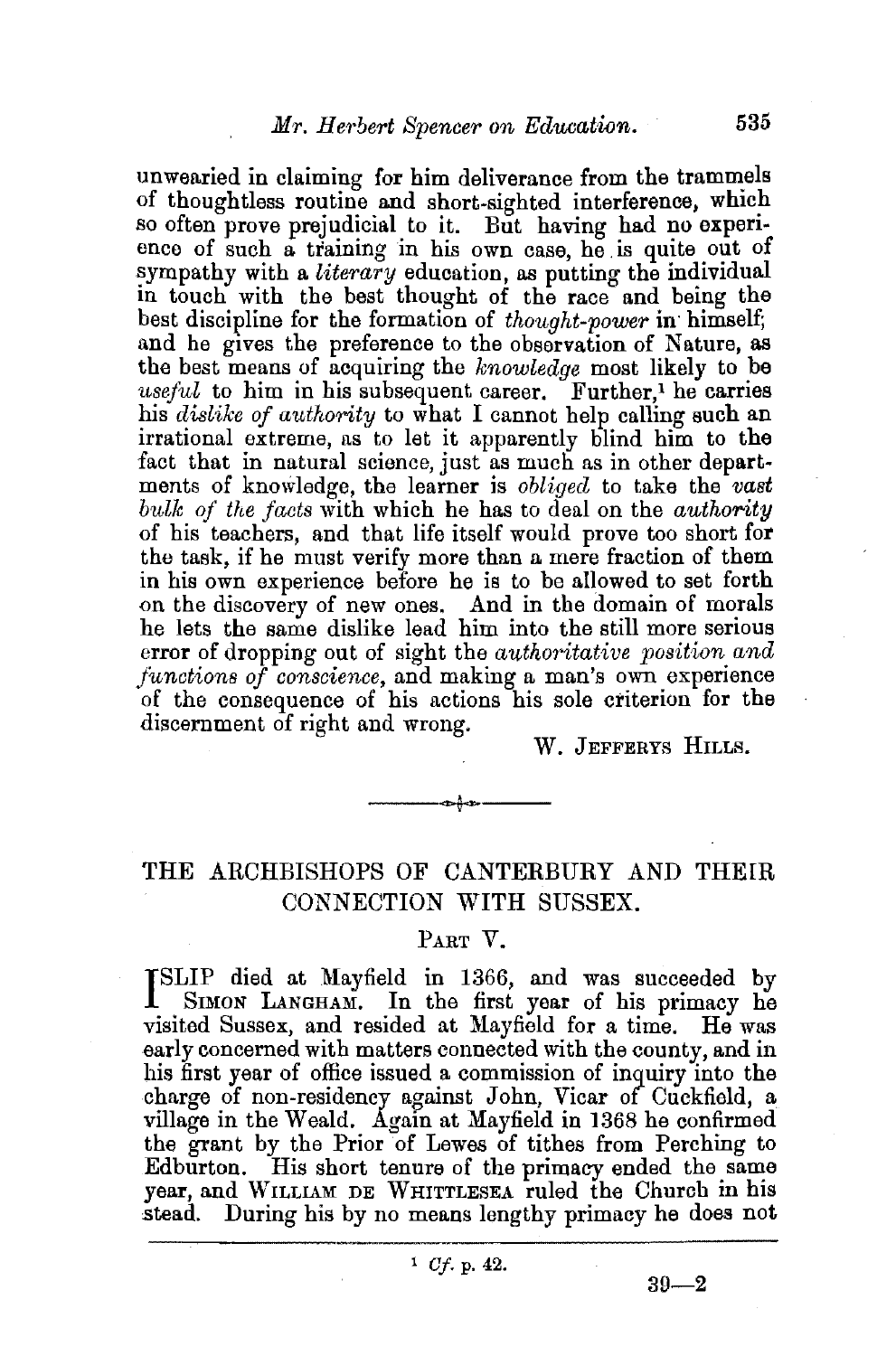seem to have had any connection with Sussex, save that involved in visitation duties.

At his death, in 1375, SIMON SUDBURY succeeded to his honours and offices. While resident at Mayfield in 1378 be issued permission to the Augustine Friars to wear stockings and hose of black or of brown cloth. During his primacy a certain John Whitclyve was Vicar of Mayfield-a cleric often confounded with the celebrated John Wickliffe the reformer. With the view, apparently, of improving this incumbent's position, Archbishop Sudbury made him a grant of land. The next year this Primate met with the singular death of beheadal by the rebellious followers of Wat Tyler.

His successor, WILLIAM CouRTNEY, like so many of the Primates, was often at Mayfield. In 1385 he issued from thence a prohibition from preaching against William Skynderly, a heretic of the Diocese of Lincoln. At the *inquisition* taken on his death, of the possessions of the See of Canterbury in Sussex, the following extensive list was recorded - viz., the Manors of Tarring, South Malling, Stoneham, Rammescombe, Slindon, Lavant, Tangmere, Newtimber, North Bersted, Schripeney, and Aldwicke, with the half hundreds of Pallant and Wittering, the hundreds of Lokkesfield, Ringmer, Aldwicke, and Lindfield; the port called Le Havene, the mill called Bignor Mill, and the Rectory of Mayfield, the manor probably being alienated on lease at the time.

The Primate succeeding Courtney is usually called THOMAS ARUNDEL, but as a scion of the noble family taking name from that little town, and which united the Warenne possessions to the inheritance of the FitzAlans, it would appear that he should more properly be designated Thomas FitzAlan. This family connection with the powerful Sussex bouse was probably his greatest concern with the county. When visiting his province in 1405, he sojourned for a while at Ford, in Sussex, and while there issued his license for the consecration of South Bersted Church after some re-edification and the addition of a cemetery, the parishioners having previously had to seek sepulture at the mother church of Pagham. On this occasion the Bishop of the diocese granted a year's indulgence to all penitents worshipping at the newly consecrated church, and a minor indulgence of forty days to those who attended on the principal feast days.

In the latter part of Richard II.'s reign this Archbishop became involved in the troubles of his family, and in 1396 was impeached by the Commons for taking part in an illegal commission derogatory to the royal authority, and other political offences. Pleading guilty, he was condemned to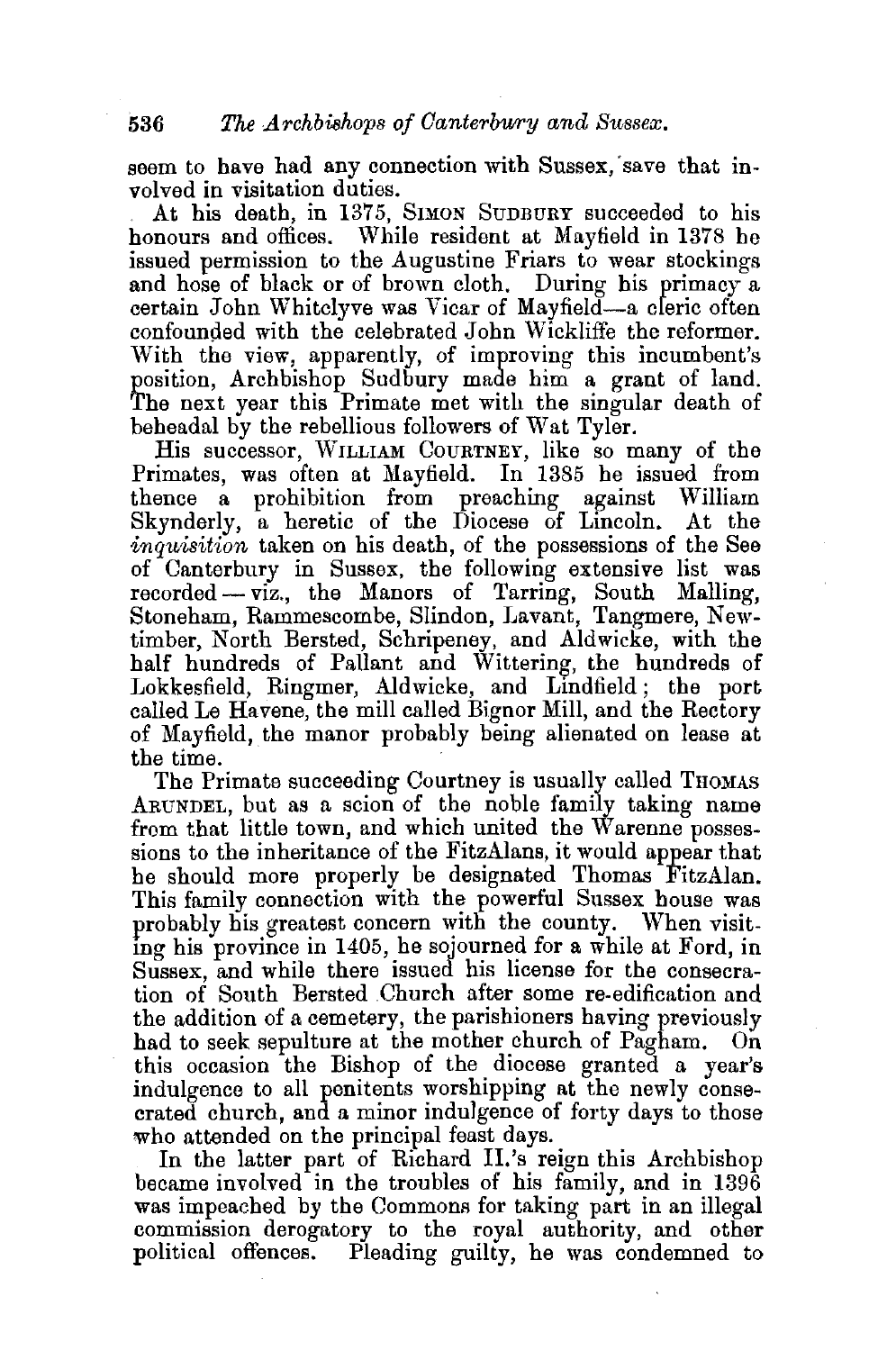exile, and suffered sequestration of his temporalities. It does not appear that his banishment bore heavily upon him, for there is extant a letter to his monks at Canterbury, which he subscribes as written " with his own hand, in the terrestrial paradise near Florence''-" manu propria in Paradiso terrestri prope Florenciam."

He died in 1413, and was succeeded by HENRY CHICHELEY. When visiting in Sussex and resident at South Malling, this Primate undertook a revision of the statutes of the collegiate house there, particularly as to the due proportioning of the stipends of the Canons. He also added to the possessions of the see by his acquisition of the Manor of Scotney in Lamberhurst, in the north-eastern corner of Sussex, where once so much ironwork was carried on, the 2,500 iron balustrades around St. Paul's Churchyard having been made there.

In 1443 he was succeeded by JOHN STAFFORD. He also, when residing at South Mailing, made additions to the statutes of the establishment. Possiblv it was on one of these visitations of his Sussex *peculiars"* that the Archbishop appointed John Lyttel keeper of the park of Plasshet, a tract of woodland on the northern border of Ringmer, a portion doubtless of the primeval Wealden forest. A record of this appointment inserted by the Chamberlain of the manor in one of his Account Rolls is interesting as evidencing the concern of the Archbishops in the appointment of quite subordinate officials, and of the necessity the Primates were under of having such details ratified by the Chapter. The Chamberlain's note is in connection with his payment of the exiguous salary, at the rate of twopence per diem, to John Lyttel, parker of Plasshet, " by Letters Patent of John Stafford, Lord Archbishop of Canterbury, approved, ratified, and confirmed by the Prior and Chapter of the Church of Christ at Canterbury." Plasshet was-and is, for it is still a game preserve-one of the most ancient parks in the county, and there are indications that this fringe of the forest of the Weald had associations with prehistoric man, for on its north-eastern border is a tumulus, now grown over with oaks, while in the close neighbourhood of another large grave-mound on the south-western edge of the park are distinct traces of lines of earthworks, doubtless contemporary with the tumulus. The origin of the name Plasshet is probably from the old French word *plesseiz,* a park. The Abbot of Battle had two or three parks, and one of them was called *le Plesset.* Another derivation of the name is the old vernacular word *plashy*, meaning a watery ground, a derivation everyone would adopt who rode or walked through this wood at any season but midsummer, since, in spite of its high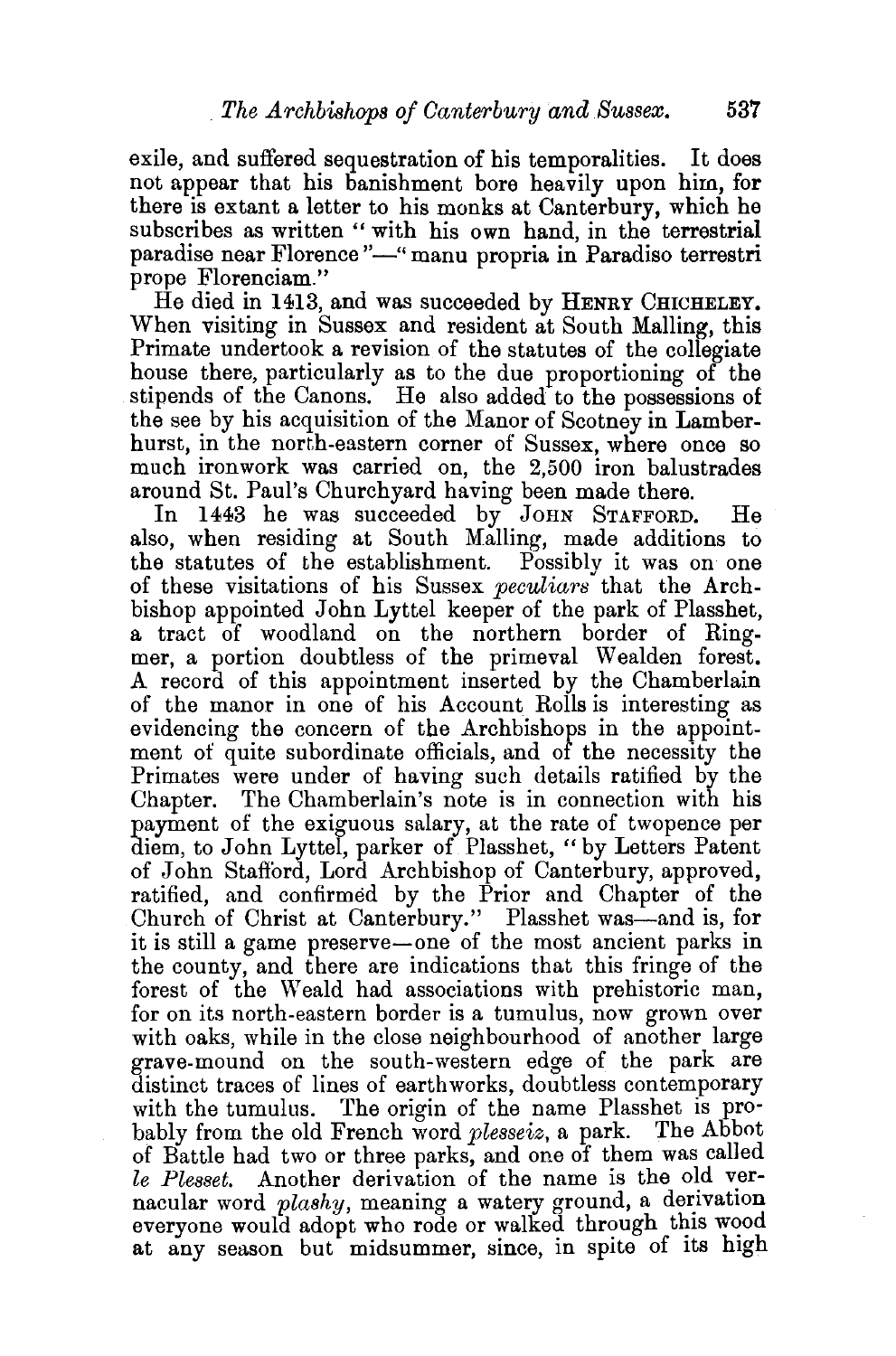situation, the ground is almost everywhere swampy, while two little streams run through it or along its border.

To Archbishop Stafford succeeded JOHN KEMP, a prelate who, like Peckham, Bradwardine, and possibly Winchelsey, was connected with Sussex by birth. He was born, indeed, as Leland says, " a pore husbandman's son," at Slindon, where he was destined to inhabit at will a palace, the inheritance of those who sat in the seat of St. Augustine. Kemp was a prelate of much ecclesiastical experience, having been successively Bishop of Rochester, Chichester, London, and Archbishop of York. Bevond such association with the Beyond such association with the county as was involved in visitations, ordinations, and institutions, his connection with Sussex was not noticeable.

Nor did his successor, THOMAS BOURCHIER, have much connection with the same county other than ordinary, though probably the appointment of his relative and namesake, Sir Thomas Bourchier, as forester of the Broyle, was made on some occasion when this Archbishop was resident in Sussex. Among the Manor Rolls of the archbishopric I have been able to find only one Account Roll of this forester-a document, however, sufficiently unique to deserve quotation for its exiguity. It reads thus: "Foresta de Broyle, Thomas Bourchier, Kt. forestarius. Arreragia nihil. Set de." The rest is a blank, and so this remarkable roll ends.

Of JoHN MoRTON and HENDY DEAN, successors to Archbishop Bourchier, there is nothing to relate in connection with Sussex, except that a certain John de Clinton, for the purposes of a lawsuit, applied to Morton for the " evidences" of the Manor of Ramsey, remembering doubtless that it had in former times been in the possession of the See of Canterbury.

But WILLIAM W ARHAM, who became Primate in 1504, and was the last Archbishop under the Roman obedience, has left several records of association with the county during the course of his lengthy tenure of the see. The supervision which the Archbishops maintained over the appointments of their various manorial officials is well exemplified by a letter which he wrote to the Dean of South Mailing on the subject of the appointment of Chamberlain for the Manor of Ringmer. It is one of the first documents written in the vulgar tongue among the manorial MSS. in the archiepiscopal library :

" To the Stewarde and tenaunts of my Lordshippe of Ryngmer. I commende me to you and when I am informed yt ye have chosen ye Sextenes of my College of Mallyng to be Chamberlains to gather the rents of my Lordshypp of Ryngmere whereas none officer or servaunt of my said college hath been chosen to ye office tyme out of mynde and whereas the said college holdeth no lande of me by such service as  $v^t$  is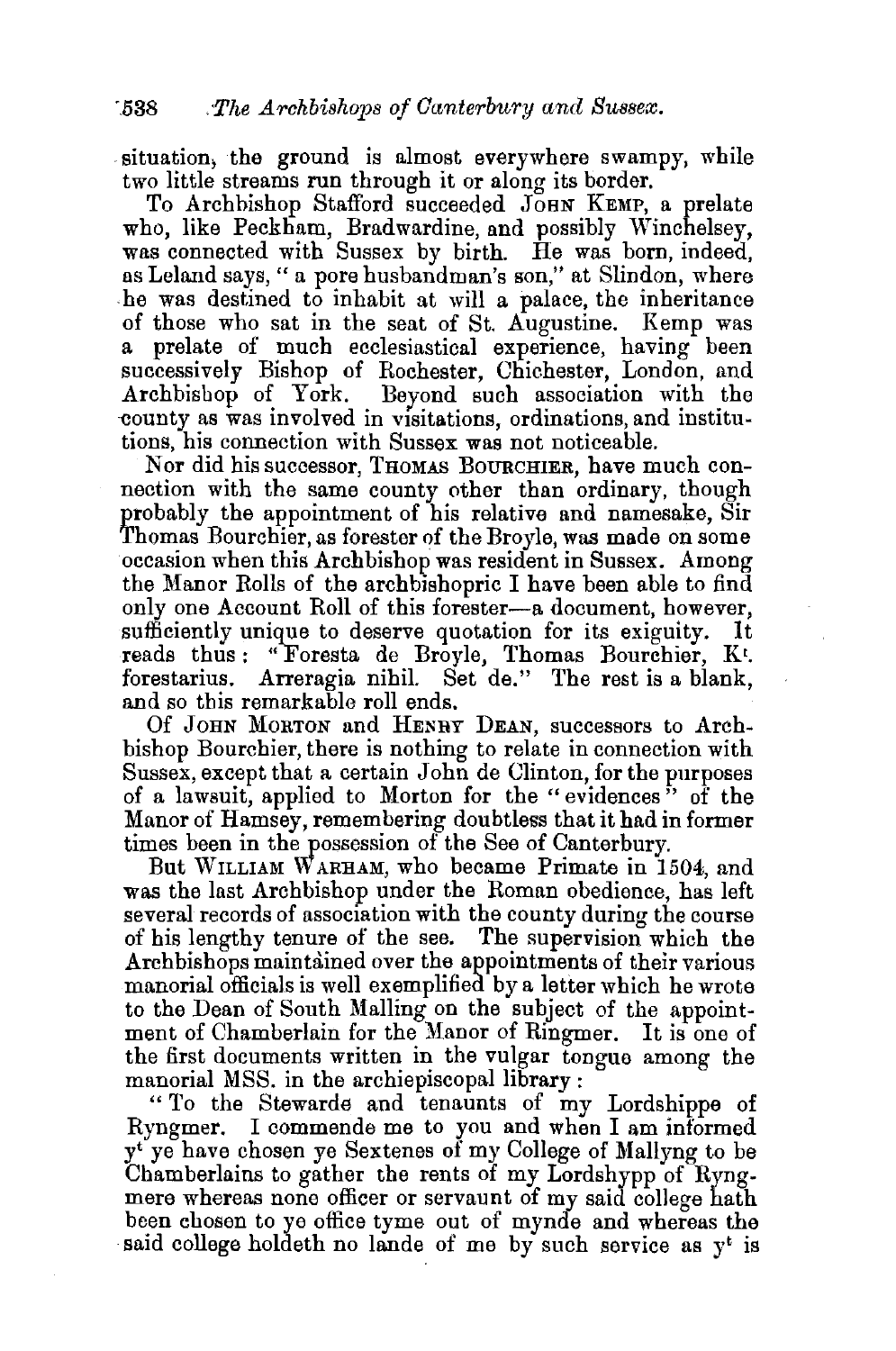credeblie showed me. Foreasmuch also as the master prebendarie or other minister of my sayd college were ordayned by their founders to be dilligently occupyed in God's service and not to be called from  $y^t$  to goe about temporall affaires and business. In my mynde ye chowsyng ye sayde sextenes to be chamberlaines have nut doon as ye ought to do and therefor I will that ye resort to a new election for chamberlaynes to be chosen or else that two or three of the saddest and most substantial come unto me to show in the name of you all sufficient cause if any so be why ye said Sextens ought to be charged with the said office, which yf ye do not yt ys like to turn you to coste and trouble through takyng of distresses for my rent from tyme to tyme which ys lyke to be ungathered by yor chowsyng of the said sextenes and yf you wilbe occasion of yor own trouble and costes ye shall blame no man but yorselves. Gyffen at my manor of Oxford the xx day of October Wm Cantuar."

It would be interesting to know the upshot of this matter. Apparently the Dean and Canons did not pay that attention to their spiritual and temporal lord which was his due, for a note in a contemporary hand is appended " that no tenant came hither to the lord for a hearing"-" memd quod hic nullus tonentium venit ad dominum ad audiendum."

Among the archiepiscopal MSS. at Lambeth connected with the manors of the see, there are several items relating to William W arham and his *peculiars* in Sussex. Of these, we may mention the warrants for the delivery of deer to various persons issued by this Archbishop, and signed with his signature " W<sup>m</sup> Cantuar." As these grants are drawn up very generally in the same formula, a specimen of one will suffice as an example of all. It is dated 1511.

" We wil and charge you that wtout chacing or disturbance of or game being in your keeping ye doo sley ther oon buk of season and the same to delyver to my right welbeloved frende Richard Sakvyle Escuyer or to the bringer herof to the use of the same any restraint or commandment heretofor on our behalve geven to you to the contrarie notwtstanding or els that ye suffer our friende to sley the same buk with his greyhounde so that he nor you let renne noo bukhounde ther and this bill signed with our hande shall in that behalve sufficiently warrant and discharge you Given at or manoir of Knoll the fifth day of September the third yer. . . . To the kepr of or parke of Broyle and in his absence to his deputie ther. Willm Cantuar."

There is one slight memorial of this Archbishop, last of the mediæval Primates, still remaining on the remnants of his palace at Mayfield, and that is his coat of arms carved on the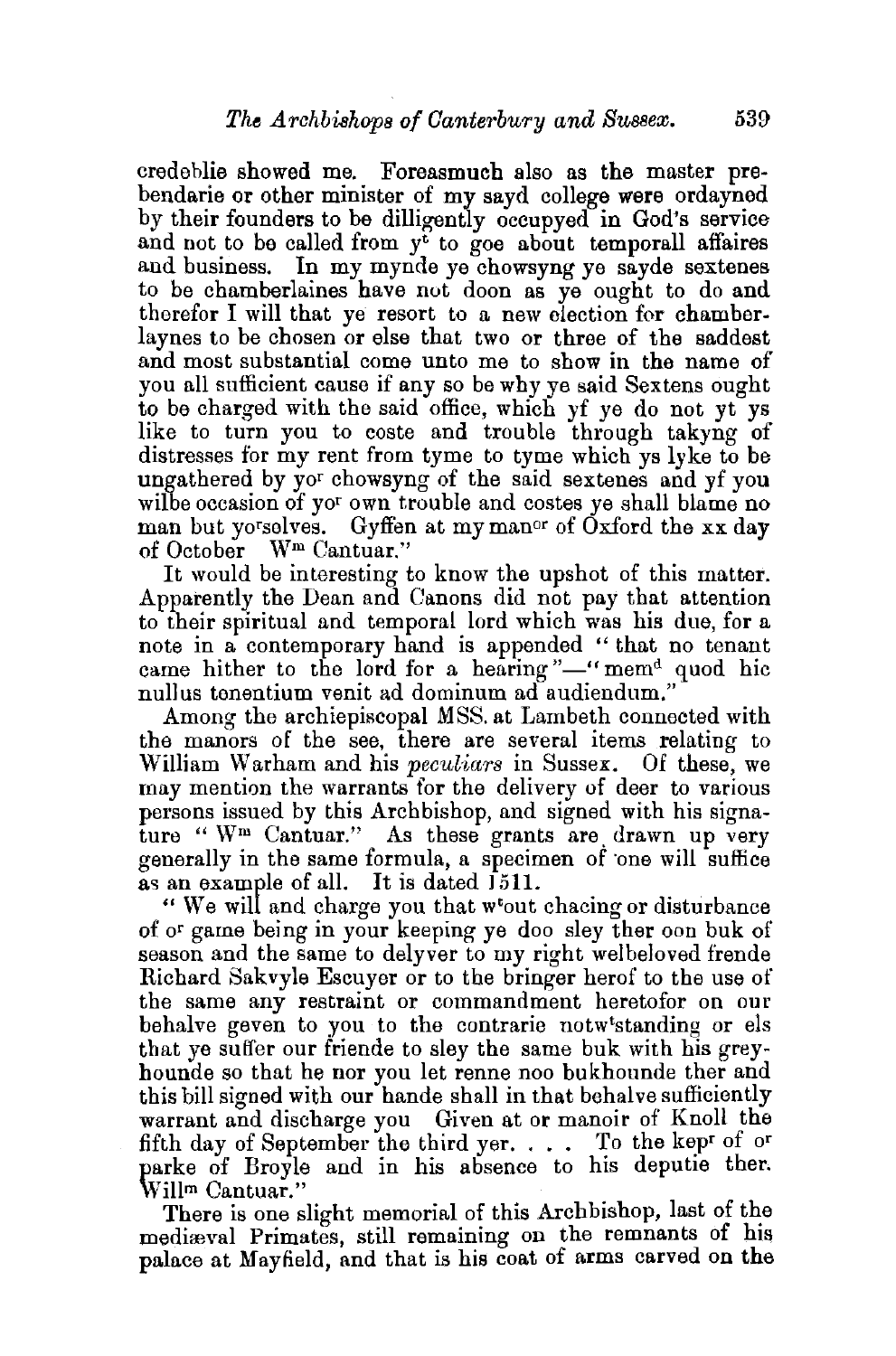spandrel of a door, a fesse between a goat's head in chief and three lozenges in base.

With Archbishop Warham we may well conclude our consideration of the connection of the Primates with Sussex, and in particular with their *peculiars* therein ; for the alienation of Church property which was commenced towards the termination of his primacy affected Sussex as well as other counties, Canterbury as well as other sees, while much of the ecclesiastical property in that county which escaped the rapacity of the robbers was lost to the see by exchanges effected with the Crown by Cranmer, the succeeding Archbishop.

How little did my Lord Archbishop Warham, lord of so many manors, parks and chaces, woods and warrens, foresee that within a few years the archbishopric would be stripped of so many of its worldly possessions, and that his fair "lordshyppe of Ryngmer" and his "parke of Broyle " would so soon pass into the hands of the family of that man, albeit his "right welbeloved frende," to whom he had made the poor present of " oon buk of season"; or that within a generation an Archbishop of Canterbury would have to beg a buck from a Minister of State out of a royal park as a small return from the monarch "for taking away my Broyle "!

For such was the fate not only of Broyle Park, but also of the Manors of Lindfield, South Malling, and Ringmer, the two former being granted by Henry VIII. to Sir Thomas Palmer, while in after-years Ringmer and Broyle Park were exchanged by Archbishop Parker with Queen Elizabeth for the Manor of Croyden. Previous exchanges effected by Cranmer with Henry VIII. had alienated from the Church all those possessions (which had come to it by Wilfrid's devise of Credwalla's gift) at Pagham, Slindon, Tangmere, Bersted, Bognor and the appendant manors, the peculiar jurisdiction and presentations alone remaining with the see. The same Archbishop alienated in a like manner that ancient and particular possession of his see, the Manor of Mayfield, where from the days of Dunstan so many Primates had spent perhaps the pleasantest part of their days in a mansion dating from before the Conquest, and added to by succeeding Archbishops, until in Islip's time it was become a palace ; and wherein, too, three of them had ended their lives. Such was the fate of the wide lands and the many manors of the See of Canterbury in Sussex, while as regards its powers and privileges, what Henry VIII. and Queen Elizabeth spared suffered further diminution on the completed fall of the feudal system as the result of the " Great Rebellion," and